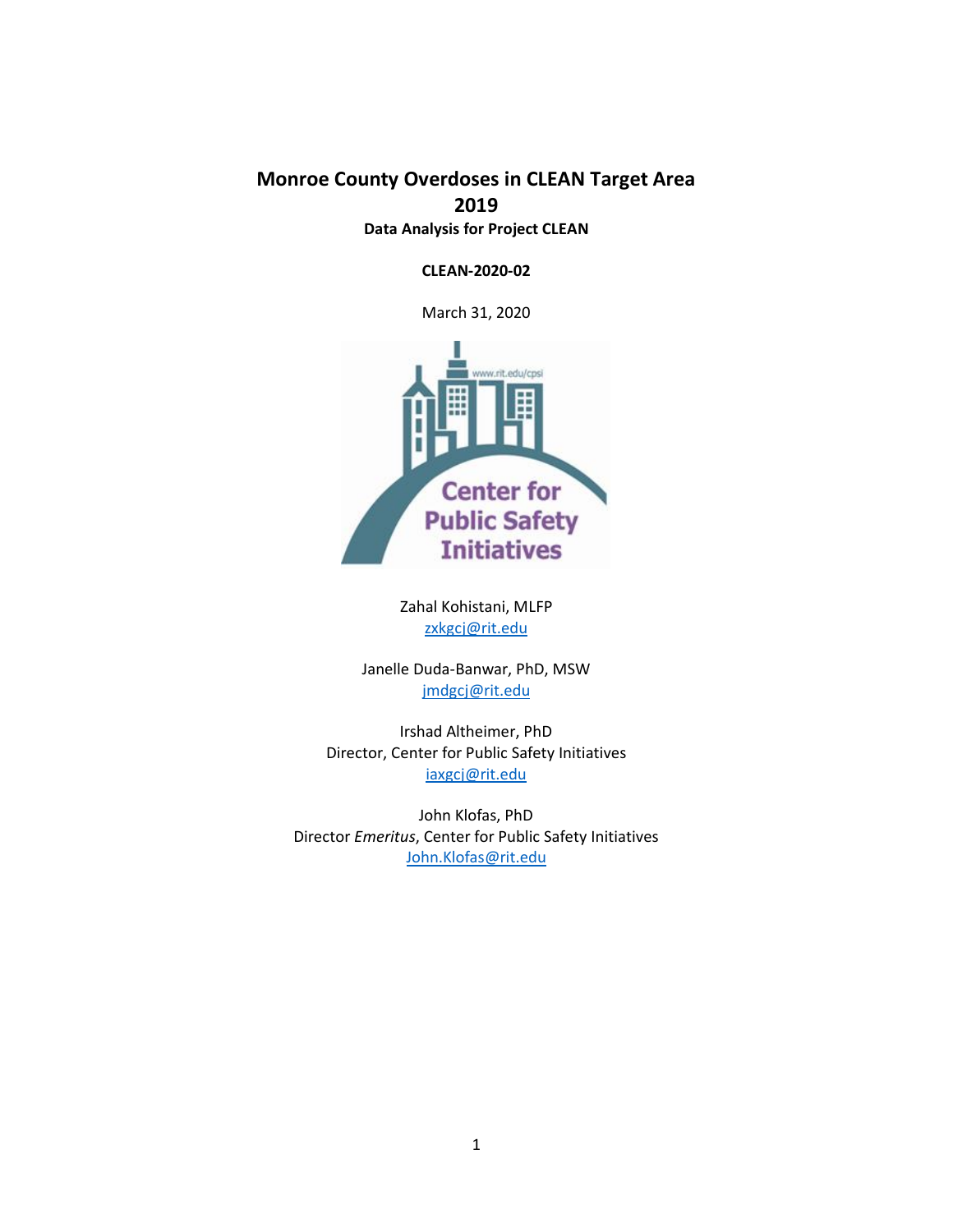#### **Introduction**

The focus of this paper is on opioid overdoses for 2019. The data presented in this paper are from the Monroe Crime Analysis Center's Heroin Task Force Overdose Database. The data were analyzed as part of the Center for Public Safety Initiatives ongoing work with Project CLEAN, a federally funded program run through Ibero-American Development Corporation to disrupt the open-air heroin market in Northeast Rochester. The focus of this paper is on the overdose data for 2019 in the CLEAN Target Area. This data is compared with the overdose data for 2018. The data represents *only overdoses known to law enforcement*. It is unknown how many overdoses occurred without emergency personnel being contacted.

#### **Overdose Incidence**

In 2019, there were 470 overdoses in Rochester, compared to 729 in 2018, this is a 36% decrease in the number of overdoses. Of 470 overdoses in 2019, 67 occurred in the CLEAN target area, of which 11% (n=8) were fatal. In 2018, a total of 95 overdoses occurred in the CLEAN TA, of which 5% (n=5) were fatal. This is a 29% decrease in the number of overdoses in the CLEAN TA from 2018 to 2019.

As seen in the table below, in 2019 there were 403 overdoses in Rochester, excluding the CLEAN TA, of which 19% (n=63) were fatal, compared to 634 in Rochester, excluding CLEAN TA in 2018, of which 18% (n=86) were fatal. Overall, there is a decrease of 36% in the number of overdoses in Rochester, excluding CLEAN TA from 2018 to 2019. The reductions in overdoses could be associated with the increased availability of the opioid reversal medication, Narcan, potentially reducing the likelihood of calling 911 for an overdose.

|                                                 | 2019  |      |                 |      |              | 2018 |       |      |                 |      |              |      |
|-------------------------------------------------|-------|------|-----------------|------|--------------|------|-------|------|-----------------|------|--------------|------|
|                                                 | Fatal |      | <b>NonFatal</b> |      | <b>Total</b> |      | Fatal |      | <b>Nonfatal</b> |      | <b>Total</b> |      |
|                                                 | #     | %    | #               | %    | #            | %    | #     | %    | #               | %    | #            | %    |
| <b>Rochester (excluding</b><br><b>CLEAN TA)</b> | 63    | 89%  | 340             | 85%  | 403          | 86%  | 86    | 95%  | 548             | 86%  | 634          | 87%  |
| <b>CLEAN TA</b>                                 | 8     | 11%  | 59              | 15%  | 67           | 14%  | 5     | 5%   | 90              | 14%  | 95           | 13%  |
| <b>Rochester Total</b>                          | 71    | 100% | 399             | 100% | 470          | 100% | 91    | 100% | 638             | 100% | 729          | 100% |

*Data Note:* As the country and local jurisdictions were being hit with the sharply increasing opioid problem, new ways of tracking these overdoses were developed and refined over time. Because the of the nature of overdoses, it is difficult to confidently identify what type of drug led to the overdose based on the 911 response. Initially the Monroe County Heroin Task Force collected data on what type of drug they reasonably thought had led to the overdose; over 90% of the overdoses were categorized as opioid overdoses. The Heroin Task Force stopped tracking this variable in the most recent year. While we will present the data as opioid overdoses, it is possible that for some overdoses, the main contributor is another drug, such as cocaine.

In the following sections, we provide data on gender, race/ethnicity, and age of overdose victims for 2019. We then provide information on month, time, day of week, town residence, and responding RPD car beat. We then provide a map of the location of the overdoses and conclude with the location type of the overdoses.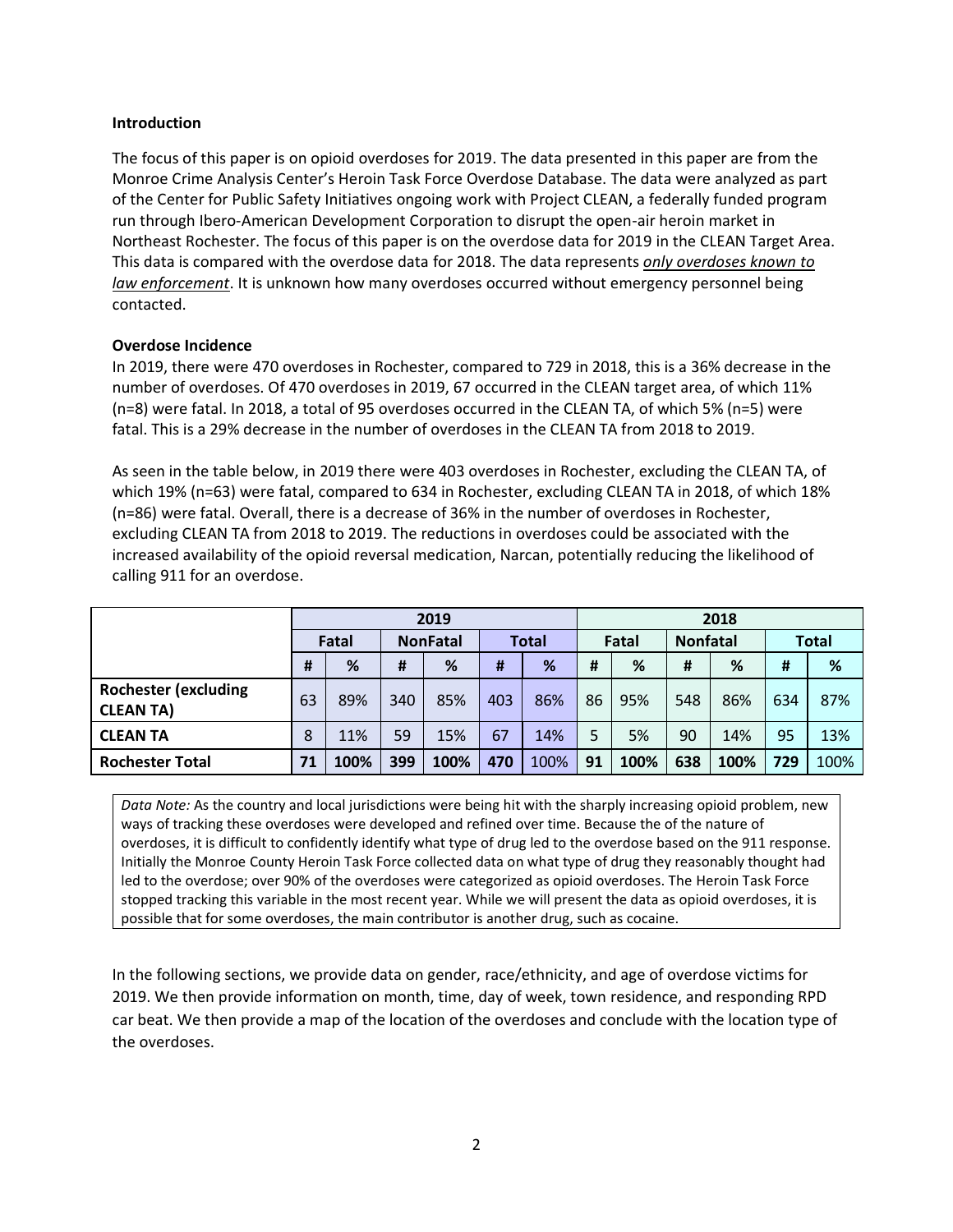## **Gender**

The majority of overdose victims in the Target Area continue to be male and this is consistent with the 2019 data in the TA. This is also consistent with overdoses across the County and City.



## **Race/ethnicity**

In the CLEAN TA, the majority of overdose victims continue to be white, and this is also consistent with the 2018 data in the TA. However, the proportion of overdose victims that are Latino has decreased, from 42% in 2018 to 33% in 2019. The percent of Black overdose victims has increased from 8% in 2018 to 15% in 2019. The CLEAN TA overdose victims continue to be different from the rest of the city and county in terms of race/ethnicity, since only 21 % of the victims were identified as Latino in Rochester (excluding CLEAN TA) in 2019, whereas, it is 33% in the CLEAN TA.

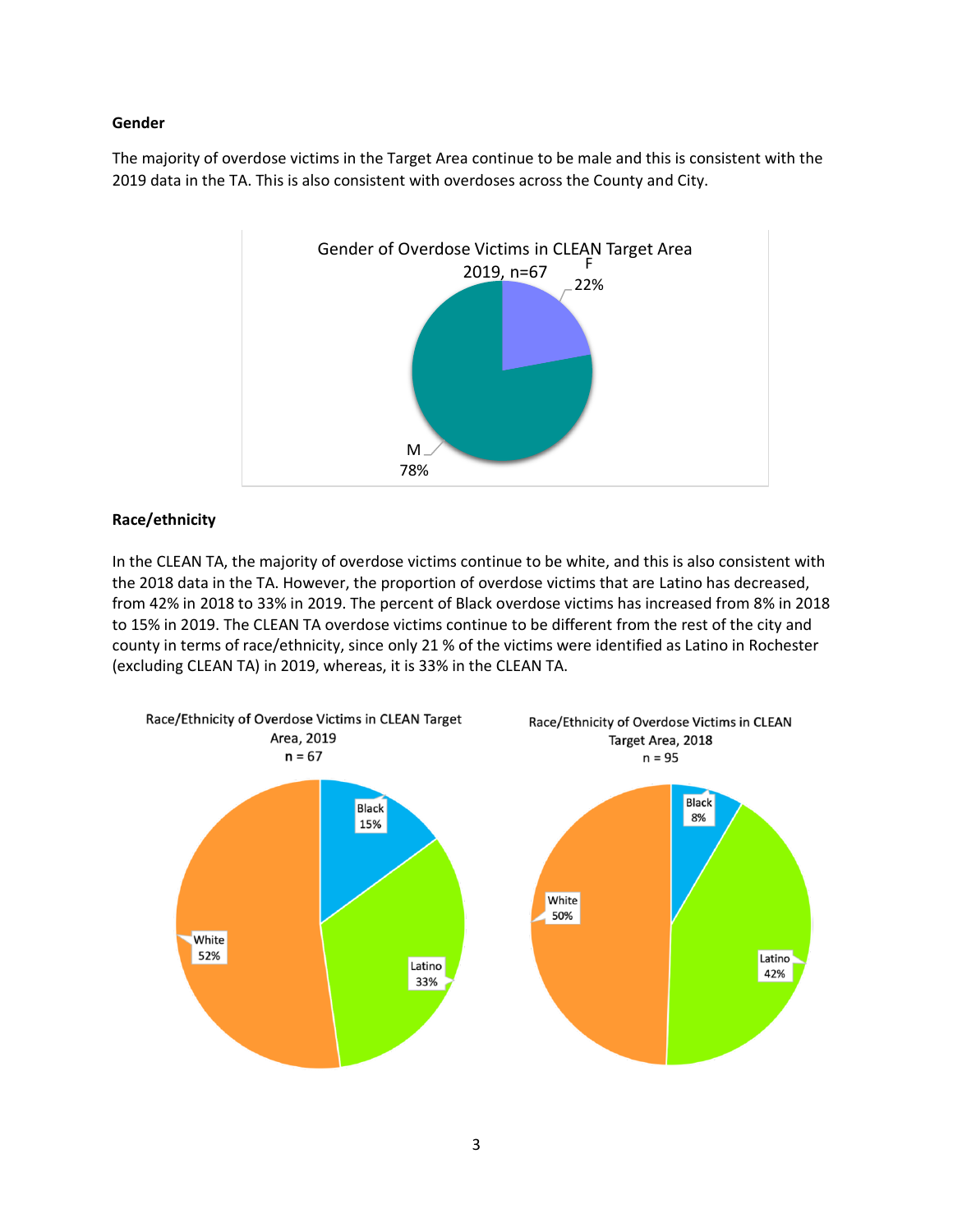#### **Age**

In 2019, the most common age (mode) and the average age of overdoses victims in the target area was 39 years old, which is slightly higher than in 2018 (mode = 38 years old) and the average age was 28 years old. The most common age (40 years old) and average age (40 years old) of overdoses victims were also higher for Rochester excluding CLEAN Target Area in 2019 compared to 2018, which was reported at 28 years old, and 38 years old, respectively. This data indicates that the age of overdose victims is increasing.



#### **County of Residence**

In 2019, 55 of the 67 overdose victims (82%) in the TA were Monroe County residents followed by Wayne County (n = 4). In 2018, 83 of the 95 overdose victims (87%) in the TA were Monroe County residents followed by Genesee County ( $n = 4$ ) and Ontario County ( $n = 2$ ) residents.

#### **Town of Residence**

For 2019, the majority of overdose victims were Rochester residents (by zip code). However, there were 16 different cities/towns represented. This was similar for 2018, but with 21 different towns/cities represented. Caution should be taken with interpreting the meaning here, because town residence is determined by mailing address, which is a poor indicator of the actual town the individual lives in. For example, someone can have a Rochester zip code (e.g., 14625, 14621, and 14615) but live in Penfield, Irondequoit, or Greece.

| Town             |                  | Percent  |
|------------------|------------------|----------|
| <b>Residence</b> | <b>Frequency</b> | of Total |
| Rochester        | 47               | 70.15%   |
| Greece           | 3                | 4.48%    |
| Henrietta        | $\mathcal{P}$    | 2.99%    |
| Ontario          | $\mathcal{P}$    | 2.99%    |
| <b>Brighton</b>  | $\mathcal{P}$    | 2.99%    |
| Remainder        | 11               | 16.42%   |

| 2019 Town Residence for TA Overdoses (n = 67) | 2018 Town Residence for TA Overdoses (n = 95) |
|-----------------------------------------------|-----------------------------------------------|
|-----------------------------------------------|-----------------------------------------------|

| 2018 Town Residence for TA Overdoses (n = 95) |  |  |  |
|-----------------------------------------------|--|--|--|
|-----------------------------------------------|--|--|--|

| Town             |                  | Percent  |
|------------------|------------------|----------|
| <b>Residence</b> | <b>Frequency</b> | of Total |
| Rochester        | 71               | 74.74%   |
| Greece           |                  | 4.21%    |
| Penfield         | $\mathcal{P}$    | 2.11%    |
| <b>Brighton</b>  | 1                | 1.05%    |
| Henrietta        | 1                | 1.05%    |
| Remainder        | 16               | 16.84%   |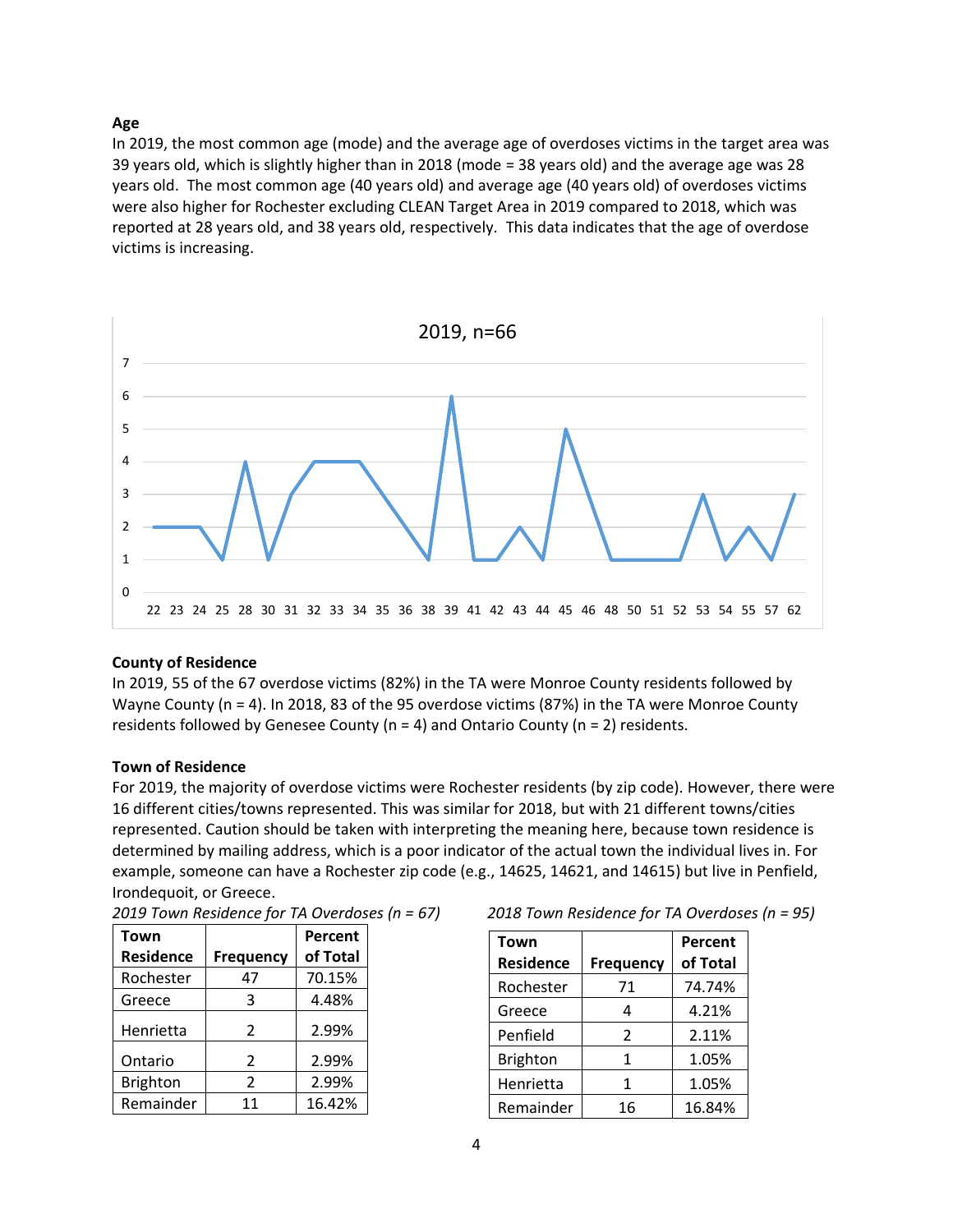#### **Month**

In the target area in 2019, July had the highest number of overdoses (n=14), followed by June (n=9) and September (n=9); with February (n=2), and November (n=2) having the lowest number. In 2018, in the TA, September (n=14), May (n=14), and June (13) had the highest number of overdoses; with October (n=4) and December (n=4) having the lowest. The pattern that emerged is similar to the previous year with decreases in the colder months and increases in the warmer months. This pattern also follows the County overdoses as a whole and overdoses across Rochester excluding the target area.



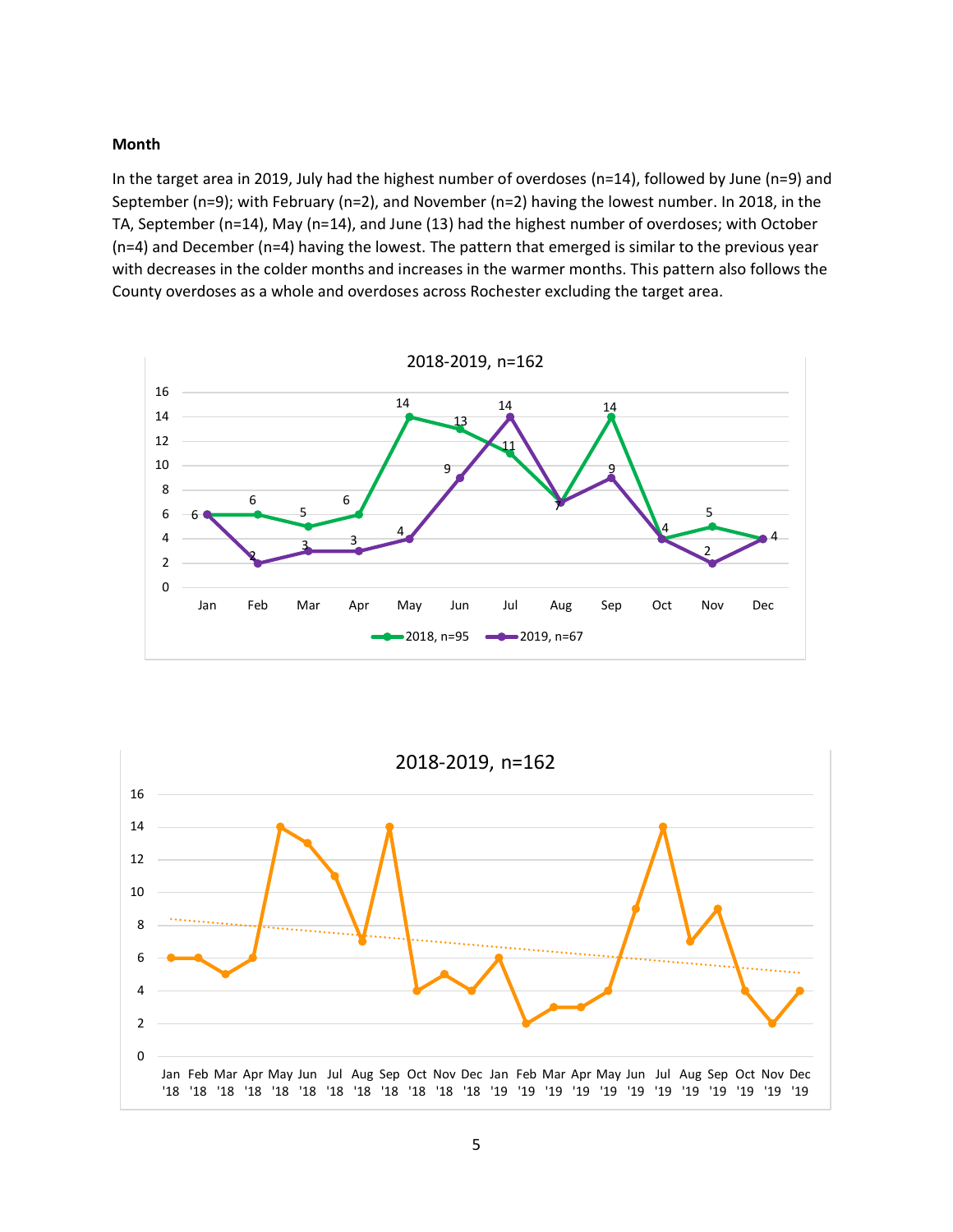#### **Day of Week**

In 2019, the lowest number of overdoses occurred Wednesdays (n=3) in the target area; and the highest occurred on Tuesdays (n=15), followed by Saturdays (n=12), Mondays (n=11), and Fridays (n= 11). In 2018, the lowest number of overdoses occurred on and Tuesdays (n=5), and the highest number occurred on Fridays (n=24), Thursdays (n=17), Wednesdays (n=15), and Saturdays (n=14).



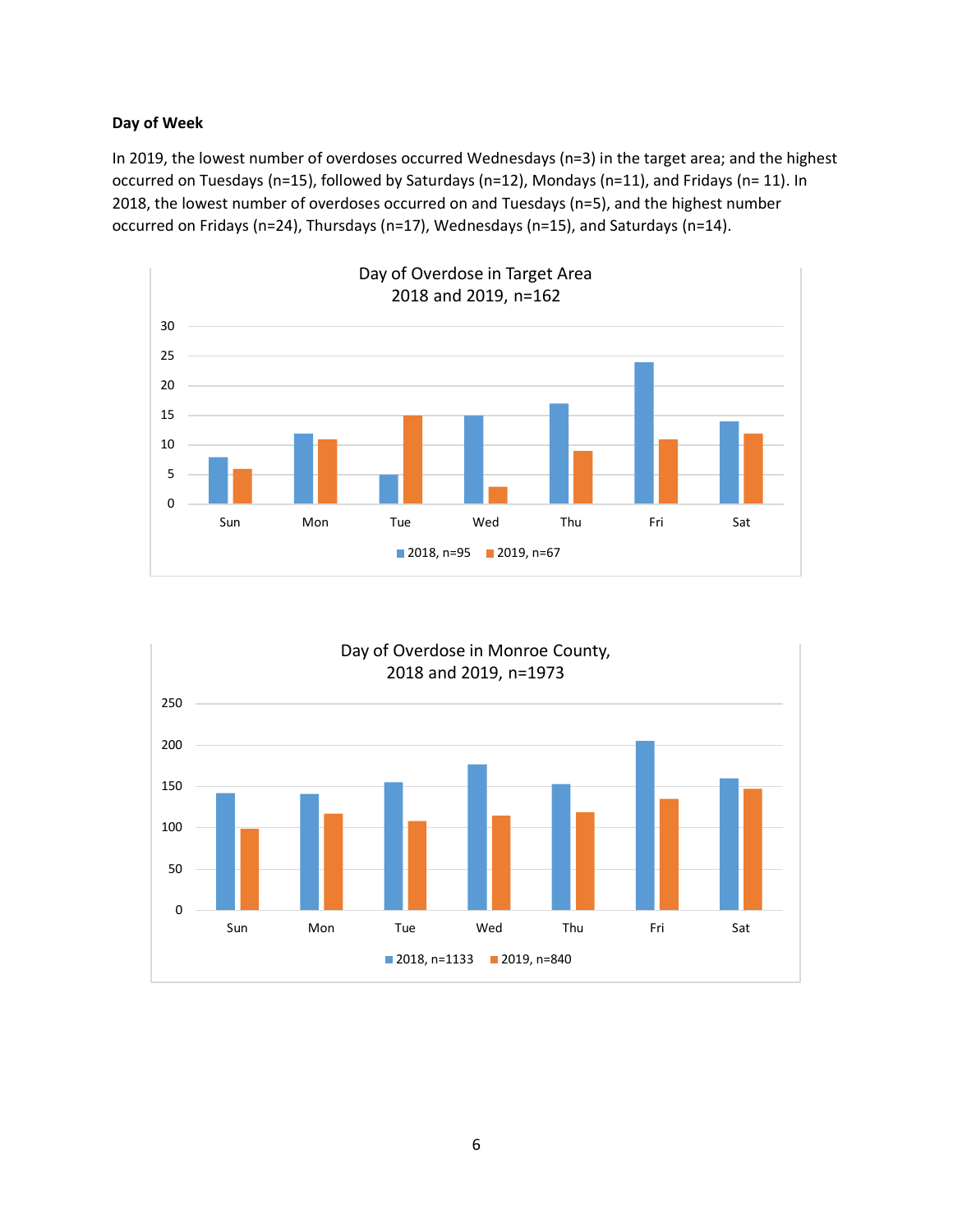## **Time of Overdose**

In 2019, between the hours of 11PM and 9AM, there were zero reports of overdoses, except at 1AM (n=2), and 8AM (n=1). The peak of time of overdoses occurred at 9PM, and there seems to be an increase in overdoses during "breakfast" (11AM-12PM) and "lunch" (4PM-5PM). Similarly, in 2018 overdoses were less frequent between 11PM and 9PM, and overdoses peaked at 2PM and 7PM.



\*28 overdoses (2019) were missing the time

## **Rochester Overdoses by Car Beat**

Of the 470 overdoses that occurred within the city of Rochester in 2019, car beats 277, 247, and 291 responded to the highest volume. This was consistent with 2018 for car beats 277 and 247 (both in Clinton Patrol Section). Car beat 291 (in Lake Patrol Section) doubled in proportion of OD responses from 2018 (3%) to 2019 (6%). This beat covers Lyle, Jay, and Child Streets. During 2019, 15.5% of all Rochester overdoses occurred in car beats 247 and 277 (Clinton Section); 14.7% of Rochester overdoses occurred in these two beats in 2018. This area continues to have the highest concentration of overdoses known to law enforcement across the county.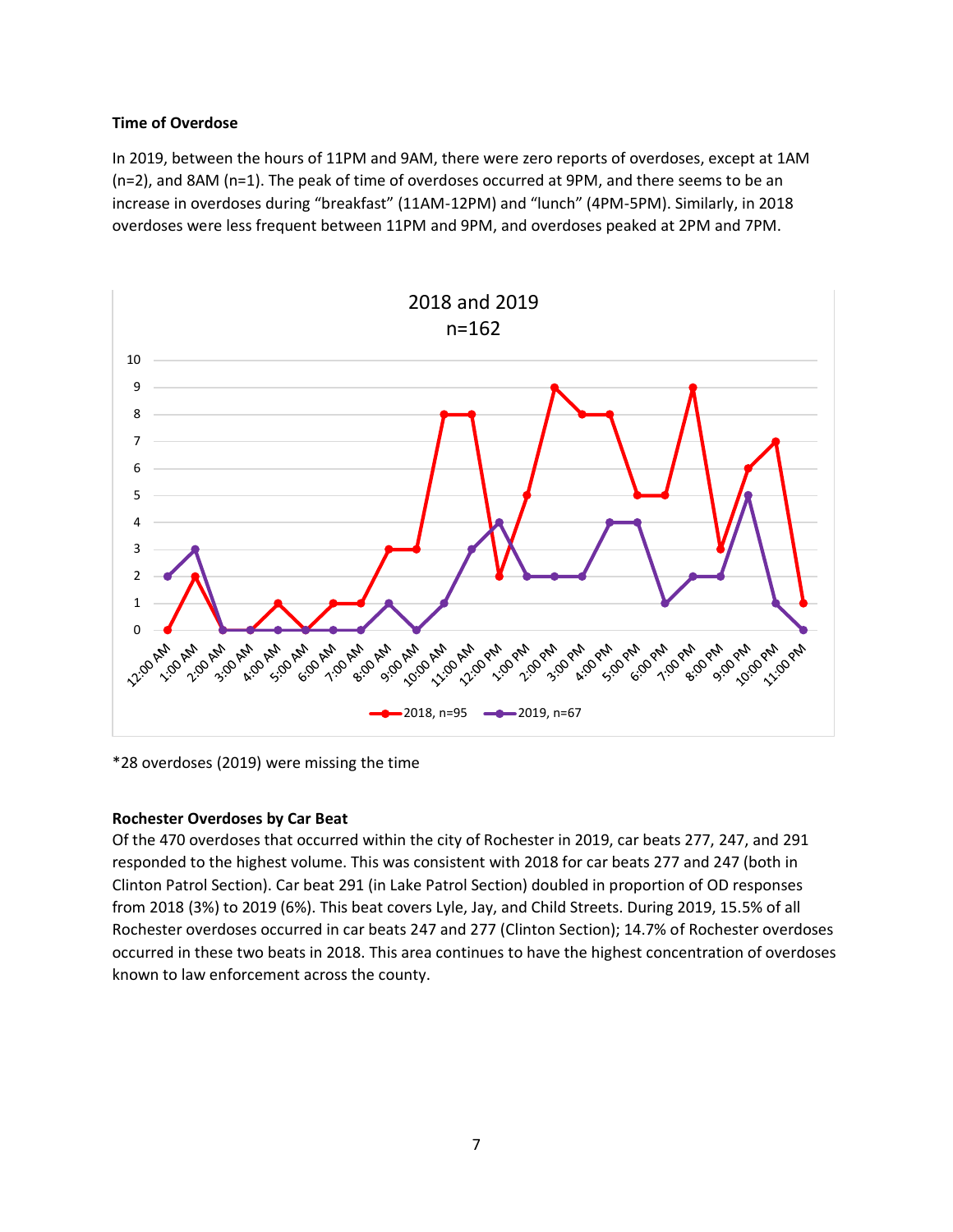# **Clinton Section**

Project CLEAN efforts are focused in the Clinton section of RPD, particularly car beats 277 and 247. This section and these car beats respond to the highest proportion of overdoses across the County. This is true for both 2019 and 2018.

| <b>Car Beat</b>              | 2019<br><b>Frequency</b> | % of Roc ODs in the Car Beat |
|------------------------------|--------------------------|------------------------------|
| 277                          | 43                       | 9.1%                         |
| 247                          | 30                       | 6.4%                         |
| 227                          | 22                       | 4.7%                         |
| 287                          | 16                       | 3.4%                         |
| 257                          | 15                       | 3.2%                         |
| 217                          | 13                       | 2.8%                         |
| 237                          | 9                        | 1.9%                         |
| 207                          | $\overline{7}$           | 1.5%                         |
| 267                          | 4                        | 0.9%                         |
| 297                          | 3                        | 0.6%                         |
| <b>Clinton Total</b>         | 162                      | 34.5%                        |
| Roc (Incl.<br>Clinton) Total | 470                      | 100.0%                       |

*Just Clinton Section 2019:*

*Just Clinton Section 2018:*

| <b>RPD Car Beat</b>  | 2018 Frequency | % of Roc ODs in the Car Beat |
|----------------------|----------------|------------------------------|
| 277                  | 58             | 8.0%                         |
| 247                  | 49             | 6.7%                         |
| 217                  | 44             | 6.0%                         |
| 287                  | 33             | 4.5%                         |
| 207                  | 31             | 4.3%                         |
| 227                  | 29             | 4.0%                         |
| 257                  | 27             | 3.7%                         |
| 237                  | 11             | 1.5%                         |
| 267                  | 10             | 1.4%                         |
| 297                  | 9              | 1.2%                         |
| <b>Clinton Total</b> | 301            | 41.3%                        |
| Roc (Incl.           |                |                              |
| Clinton) Total       | 729            | 100.0%                       |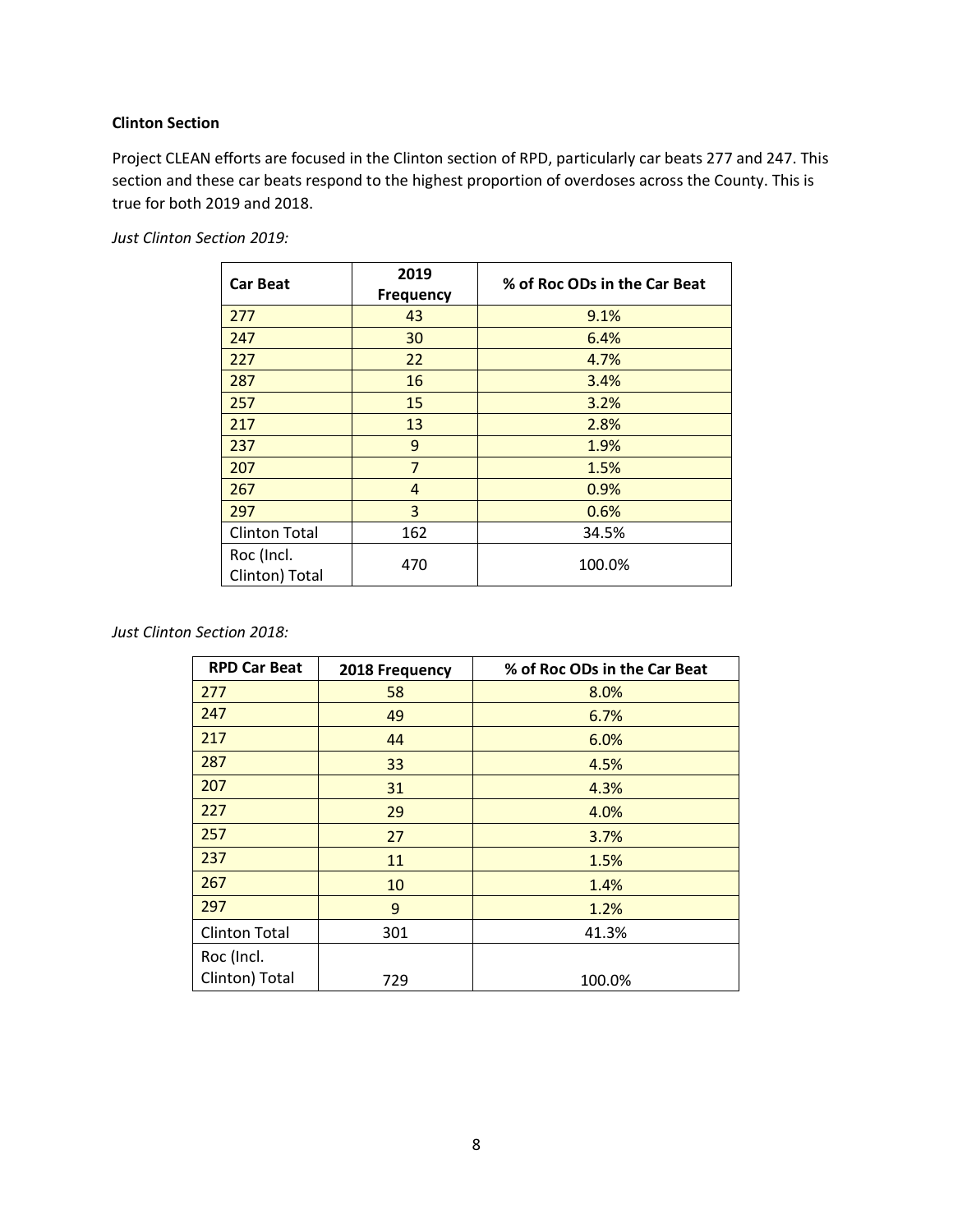#### **Location of Overdoses**

The maps below show the concentration of overdoses across the CLEAN target area. In 2018, the overdoses were concentrated along the Clinton corridor, with two clear hot spots (Clinton/Clifford and Siebert/Clinton) and one more emerging hot spot at Upper Falls. The steady blue along the corridor indicated that that the overdoses were mostly along the avenue. However, there has been a shift in 2019, with total number of overdoses decreasing by 29.5%, but also spreading out in the target area. Clinton/Clifford still remains a hot spot, but the overdoses have somewhat dispersed across the neighborhood.

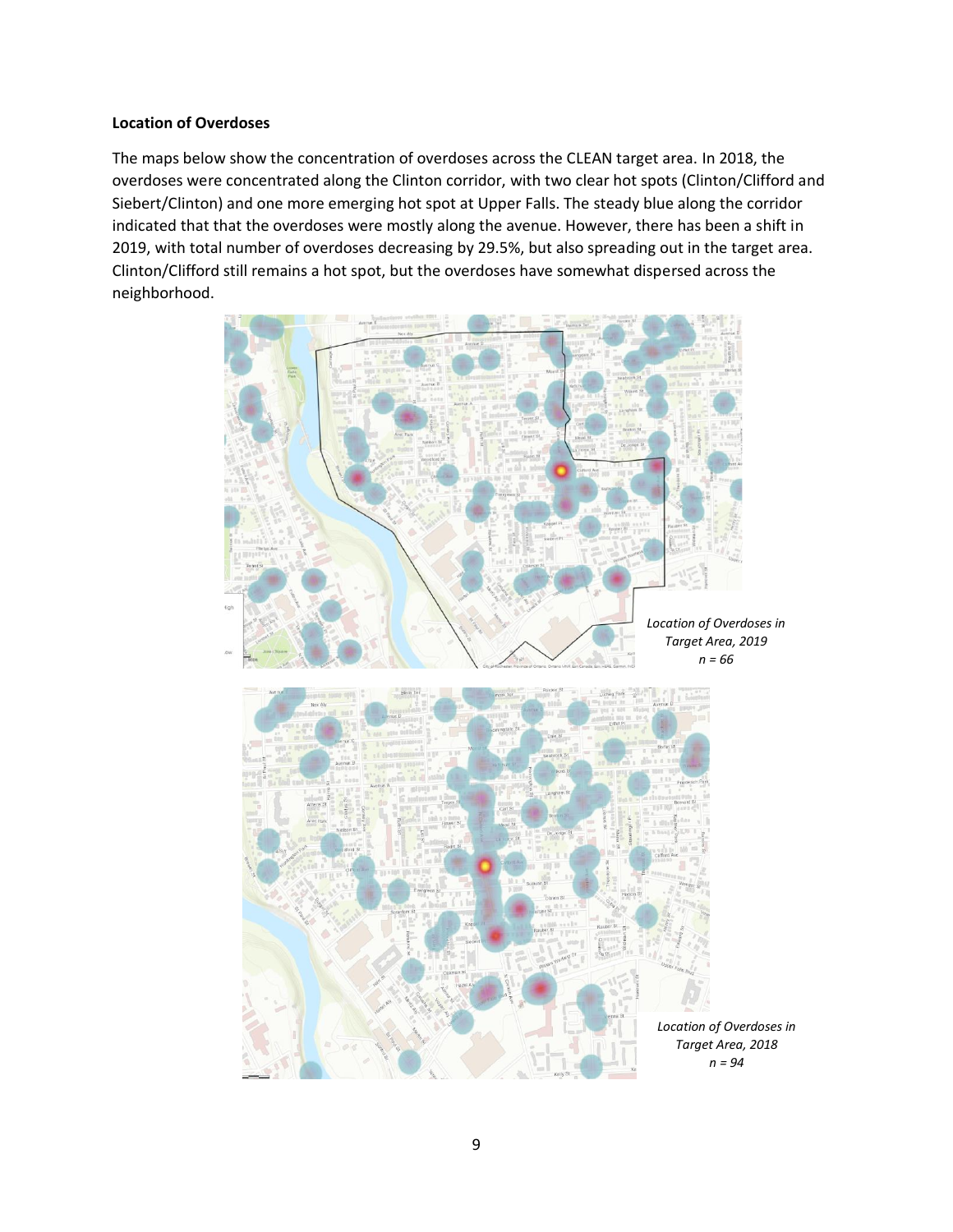# **Location Type**

In 2019, 36 (54%) out of 67 overdoses occurred outside/street, this proportion is slightly higher than in 2018, where 48 (51%) of 95 overdoses occurred outside/street. In 2019, the second location type with the highest overdoses to occur was residence (15%), followed by business (10%) and victim's home (10%). In 2018, the second highest overdoses to occur was vehicle (17%), and victim's home (17%).



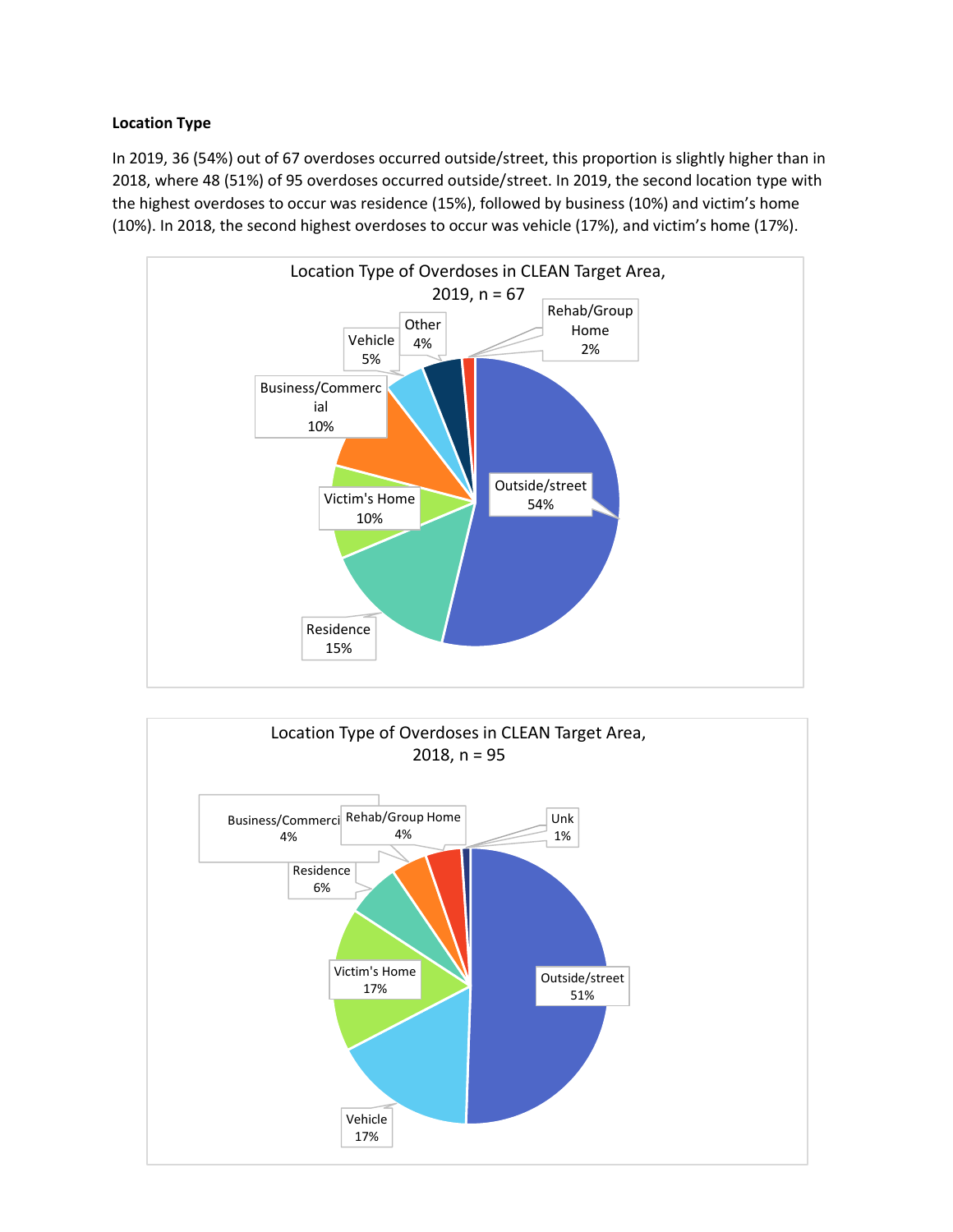## *Rochester and Monroe County Town and Villages*

A pattern emerges when comparing the location type of Rochester overdoses compared to town/village overdoses. Overdoses occurring at Monroe County town and villages are the highest in residences (48%) and victim's home ( 23%). This indicates that nearly 71% of overdoses in the towns and villages occurred at a private residence (whether the victim's or someone else's) compared to Rochester, which reported only 45% in 2018, and 50% in 2019 that occurred in private residences.